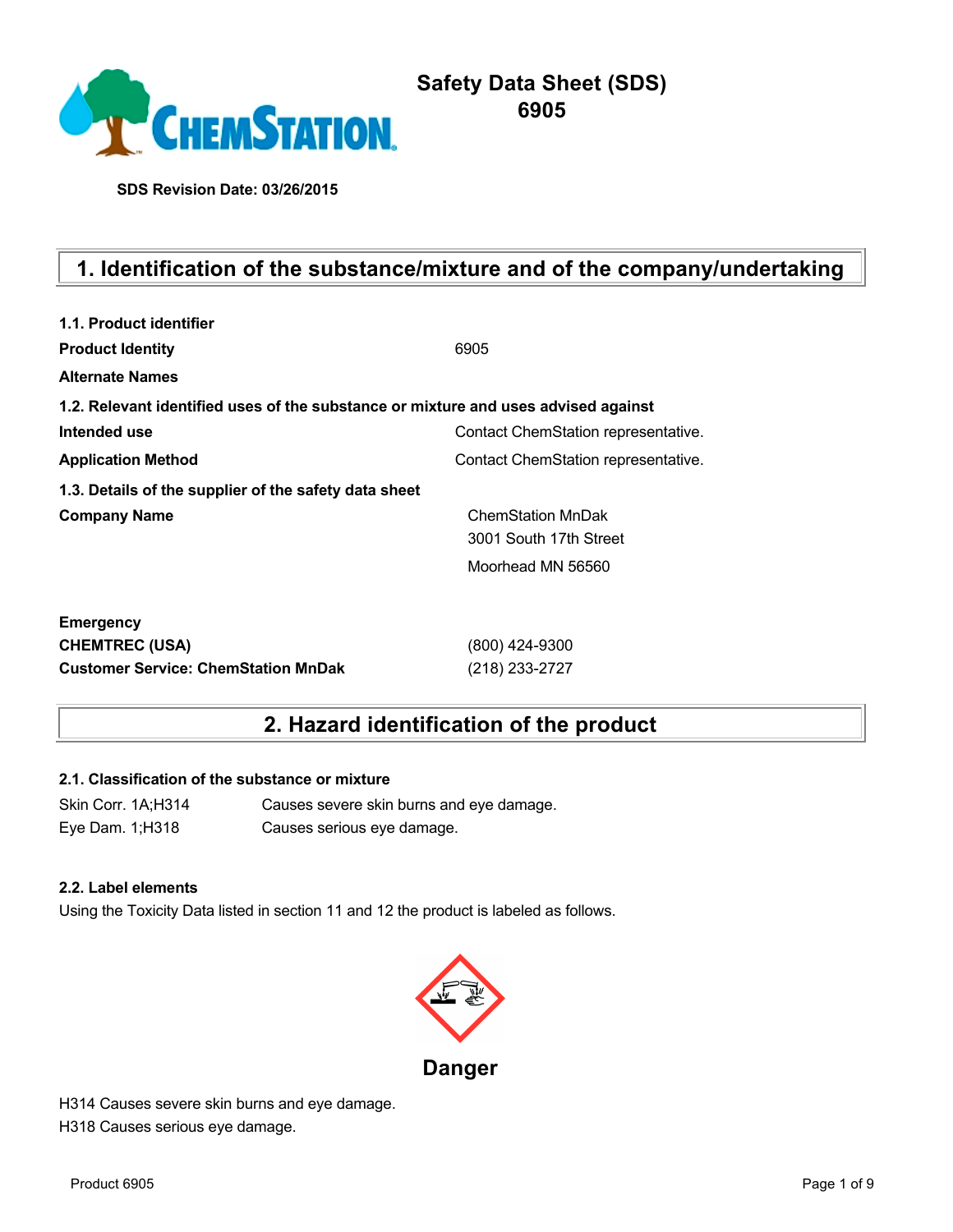# **[Prevention]:**

P260 Do not breathe mist / vapors / spray.

P264 Wash thoroughly after handling.

P280 Wear protective gloves / eye protection / face protection.

## **[Response]:**

P301+330+331 IF SWALLOWED: Rinse mouth. Do NOT induce vomiting.

P303+361+353 IF ON SKIN (or hair): Remove / Take off immediately all contaminated clothing. Rinse skin with water / shower.

P304+340 IF INHALED: Remove victim to fresh air and keep at rest in a position comfortable for breathing.

P305+351+338 IF IN EYES: Rinse continuously with water for several minutes. Remove contact lenses if present and easy to do - continue rinsing.

P310 Immediately call a POISON CENTER or doctor / physician.

P363 Wash contaminated clothing before reuse.

## **[Storage]:**

P405 Store locked up.

## **[Disposal]:**

P501 Dispose of contents / container in accordance with local / national regulations.

# **3. Composition/information on ingredients**

This product contains the following substances that present a hazard within the meaning of the relevant State and Federal Hazardous Substances regulations.

| <b>Ingredient/Chemical Designations</b>                     | Weight %   | <b>GHS Classification</b>                                                                              | <b>Notes</b> |
|-------------------------------------------------------------|------------|--------------------------------------------------------------------------------------------------------|--------------|
| Sodium hydroxide<br>CAS Number: 0001310-73-2                | $10 - 25$  | Skin Corr. 1A:H314<br>Acute Tox. 4:H312                                                                | [1][2]       |
| Ethylene glycol monobutyl ether<br>CAS Number: 0000111-76-2 | $1.0 - 10$ | Acute Tox. 4:H332<br>Acute Tox. 4:H312<br>Acute Tox. 4:H302<br>Eye Irrit. 2:H319<br>Skin Irrit. 2;H315 | [1][2]       |

[1] Substance classified with a health or environmental hazard.

[2] Substance with a workplace exposure limit.

[3] PBT-substance or vPvB-substance.

\*The full texts of the phrases are shown in Section 16.

# **4. First aid measures**

## **4.1. Description of first aid measures**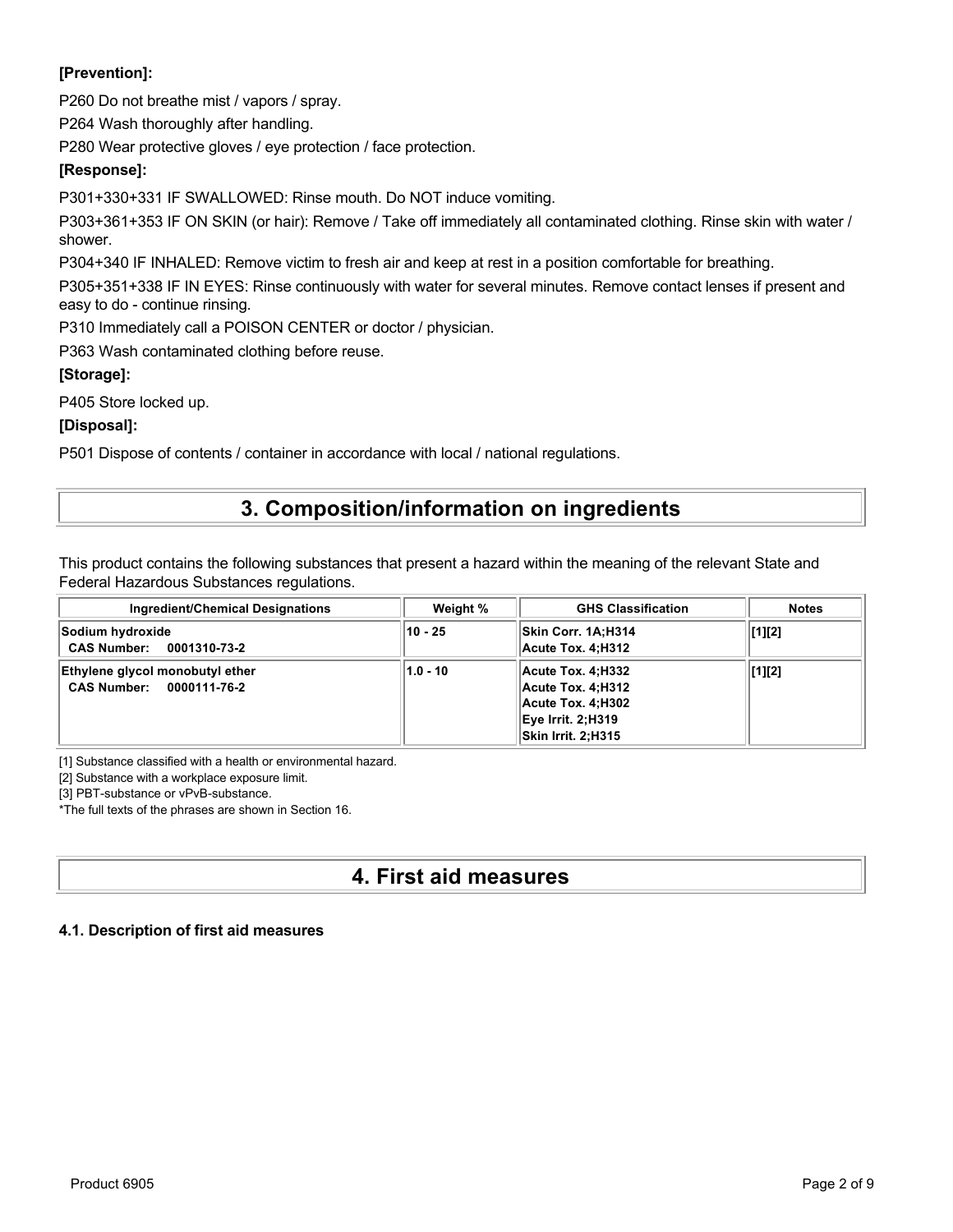| General           | Move victim to fresh air.<br>Call 911 or emergency medical service if deemed necessary.<br>Give artificial respiration if victim is not breathing.<br>Do not use mouth-to-mouth method if victim ingested or inhaled the substance; give artificial<br>respiration with the aid of a pocket mask equipped with a one-way valve or other proper<br>respiratory medical device.<br>Administer oxygen if breathing is difficult.<br>Remove and isolate contaminated clothing and shoes.<br>In case of contact with substance, immediately flush skin or eyes with running water for at<br>least 20 minutes.<br>For minor skin contact, avoid spreading material on unaffected skin.<br>Keep victim warm and quiet.<br>Effects of exposure (inhalation, ingestion or skin contact) to substance may be delayed.<br>Ensure that medical personnel are aware of the material(s) involved and take precautions to<br>protect themselves. |
|-------------------|-----------------------------------------------------------------------------------------------------------------------------------------------------------------------------------------------------------------------------------------------------------------------------------------------------------------------------------------------------------------------------------------------------------------------------------------------------------------------------------------------------------------------------------------------------------------------------------------------------------------------------------------------------------------------------------------------------------------------------------------------------------------------------------------------------------------------------------------------------------------------------------------------------------------------------------|
| <b>Inhalation</b> | Move victim to fresh air. Call emergency medical care. Apply artificial respiration if victim is<br>not breathing. Do not use mouth-to-mouth method if victim ingested or inhaled the<br>substance; induce artificial respiration with the aid of a pocket mask equipped with a one-way<br>valve or other proper respiratory medical device. Administer oxygen if breathing is difficult.                                                                                                                                                                                                                                                                                                                                                                                                                                                                                                                                         |
| <b>Eyes</b>       | Irrigate copiously with clean water for at least 15 minutes, holding the eyelids apart and seek<br>medical attention.                                                                                                                                                                                                                                                                                                                                                                                                                                                                                                                                                                                                                                                                                                                                                                                                             |
| <b>Skin</b>       | Remove contaminated clothing. Wash skin thoroughly with soap and water or use a<br>recognized skin cleanser.                                                                                                                                                                                                                                                                                                                                                                                                                                                                                                                                                                                                                                                                                                                                                                                                                      |
| Ingestion         | If swallowed obtain immediate medical attention. Keep at rest. Do NOT induce vomiting.                                                                                                                                                                                                                                                                                                                                                                                                                                                                                                                                                                                                                                                                                                                                                                                                                                            |
|                   | 4.2. Most important symptoms and effects, both acute and delayed                                                                                                                                                                                                                                                                                                                                                                                                                                                                                                                                                                                                                                                                                                                                                                                                                                                                  |
| <b>Overview</b>   | Effects of exposure (inhalation, ingestion or skin contact) to substance may be delayed. See<br>section 2 for further details.                                                                                                                                                                                                                                                                                                                                                                                                                                                                                                                                                                                                                                                                                                                                                                                                    |
| <b>Eyes</b>       | Causes serious eye damage.                                                                                                                                                                                                                                                                                                                                                                                                                                                                                                                                                                                                                                                                                                                                                                                                                                                                                                        |
| <b>Skin</b>       | Causes severe skin burns and eye damage.                                                                                                                                                                                                                                                                                                                                                                                                                                                                                                                                                                                                                                                                                                                                                                                                                                                                                          |
|                   |                                                                                                                                                                                                                                                                                                                                                                                                                                                                                                                                                                                                                                                                                                                                                                                                                                                                                                                                   |

# **5. Fire-fighting measures**

# **5.1. Extinguishing media**

Recommended extinguishing media; alcohol resistant foam, CO<sub>2</sub>, powder, water spray. Do not use; water jet.

## **5.2. Special hazards arising from the substance or mixture**

Hazardous decomposition: Hydrogen chloride and chlorine. Chlorine gas rate of decomposition increases with the concentration with temperatures above 85 degrees F (30C).

Do not breathe mist / vapors / spray.

## **5.3. Advice for fire-fighters**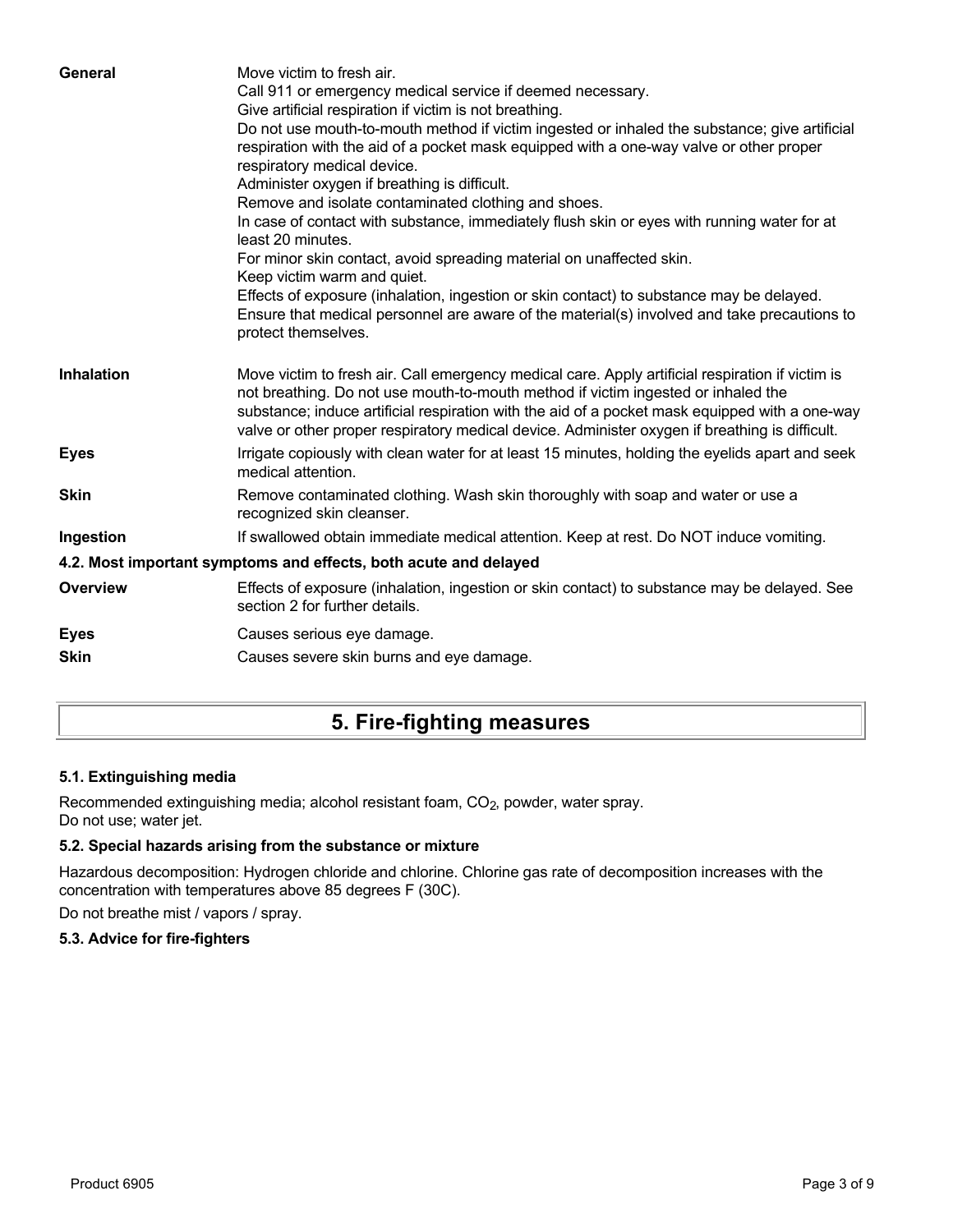Wear positive pressure self-contained breathing apparatus (SCBA).

Wear chemical protective clothing that is specifically recommended by the manufacturer. It may provide little or no thermal protection.

Non-combustible, substance itself does not burn but may decompose upon heating to produce corrosive and/or toxic fumes.

Some are oxidizers and may ignite combustibles (wood, paper, oil, clothing, etc.).

Contact with metals may evolve flammable hydrogen gas.

Containers may explode when heated.

**TOXIC**; inhalation, ingestion or skin contact with material may cause severe injury or death.

Contact with molten substance may cause severe burns to skin and eyes.

Avoid any skin contact.

Effects of contact or inhalation may be delayed.

Fire may produce irritating, corrosive and/or toxic gases.

Runoff from fire control or dilution water may be corrosive and/or toxic and cause pollution.

**ERG Guide No.** 154

# **6. Accidental release measures**

#### **6.1. Personal precautions, protective equipment and emergency procedures**

ELIMINATE all ignition sources (no smoking, flares, sparks or flames in immediate area).

Do not touch damaged containers or spilled material unless wearing appropriate protective clothing.

Stop leak if you can do it without risk.

Prevent entry into waterways, sewers, basements or confined areas.

Absorb or cover with dry earth, sand or other non-combustible material and transfer to containers.

DO NOT GET WATER INSIDE CONTAINERS.

#### **6.2. Environmental precautions**

Do not allow spills to enter drains or waterways.

Use good personal hygiene practices. Wash hands before eating, drinking, smoking or using toilet. Promptly remove soiled clothing and wash thoroughly before reuse.

#### **6.3. Methods and material for containment and cleaning up**

Keep unauthorized personnel away. Stay upwind. Keep out of low areas. Ventilate enclosed areas.

# **7. Handling and storage**

#### **7.1. Precautions for safe handling**

See section 2 for further details. - [Prevention]:

#### **7.2. Conditions for safe storage, including any incompatibilities**

Handle containers carefully to prevent damage and spillage.

Incompatible materials: Any acidic material, ammonia, urea, oxidizable materials and metals such as nickel, copper, tin, aluminum and iron.

See section 2 for further details. - [Storage]:

#### **7.3. Specific end use(s)**

#### No data available.

**8. Exposure controls and personal protection**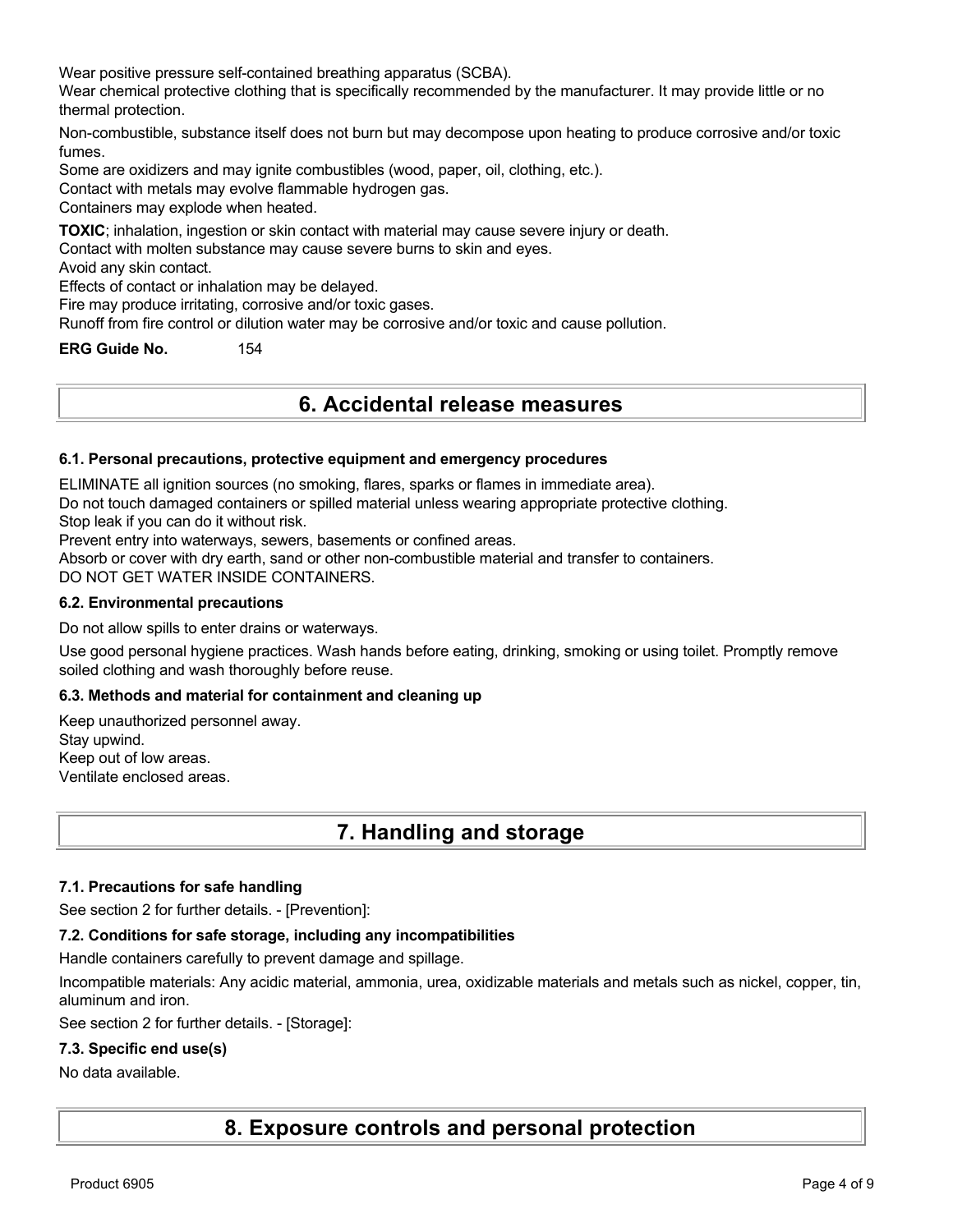#### **8.1. Control parameters**

| CAS No.      | Ingredient                      | <b>Source</b> | Value                         |
|--------------|---------------------------------|---------------|-------------------------------|
| 0000111-76-2 | Ethylene glycol monobutyl ether | <b>OSHA</b>   | TWA 50 ppm (240 mg/m3) [skin] |
|              |                                 | ACGIH         | TWA: 20 ppmRevised 2003,      |
|              |                                 | <b>NIOSH</b>  | TWA 5 ppm (24 mg/m3) [skin]   |
|              |                                 | Supplier      | No Established Limit          |
| 0001310-73-2 | Sodium hydroxide                | <b>OSHA</b>   | TWA 2 mg/m3                   |
|              |                                 | <b>ACGIH</b>  | Ceiling: 2 mg/m3              |
|              |                                 | <b>NIOSH</b>  | $C2$ mg/m3                    |
|              |                                 | Supplier      | No Established Limit          |

#### **Exposure**

#### **Carcinogen Data**

| CAS No.      | Ingredient                      | ∣Source∣    | Value                                                               |
|--------------|---------------------------------|-------------|---------------------------------------------------------------------|
| 0000111-76-2 | Ethylene givcol monobutyl ether | <b>OSHA</b> | Select Carcinogen: No                                               |
|              |                                 | <b>NTP</b>  | Known: No: Suspected: No                                            |
|              |                                 | <b>IARC</b> | Group 1: No; Group 2a: No; Group 2b: No; Group 3: Yes; Group 4: No; |
| 0001310-73-2 | Sodium hydroxide                | <b>OSHA</b> | Select Carcinogen: No                                               |
|              |                                 | <b>NTP</b>  | Known: No: Suspected: No                                            |
|              |                                 | <b>IARC</b> | Group 1: No; Group 2a: No; Group 2b: No; Group 3: No; Group 4: No;  |

#### **8.2. Exposure controls**

**Respiratory** Use NIOSH/MSHA approved respirator, following manufacturer's recommendations when concentrations exceed permissible exposure limits.

- **Eyes** Wear safety glasses with side shields to protect the eyes. An eye wash station is suggested as a good workplace practice.
- **Skin** Chemical resistant clothing such as coveralls/apron boots should be worn. Chemical Impervious Gloves
- **Engineering Controls** Provide adequate ventilation. Where reasonably practicable this should be achieved by the use of local exhaust ventilation and good general extraction. If these are not sufficient to maintain concentrations of particulates and any vapor below occupational exposure limits suitable respiratory protection must be worn.

#### **Other Work Practices** Use good personal hygiene practices. Wash hands before eating, drinking, smoking or using toilet. Promptly remove soiled clothing and wash thoroughly before reuse.

See section 2 for further details. - [Prevention]:

# **9. Physical and chemical properties**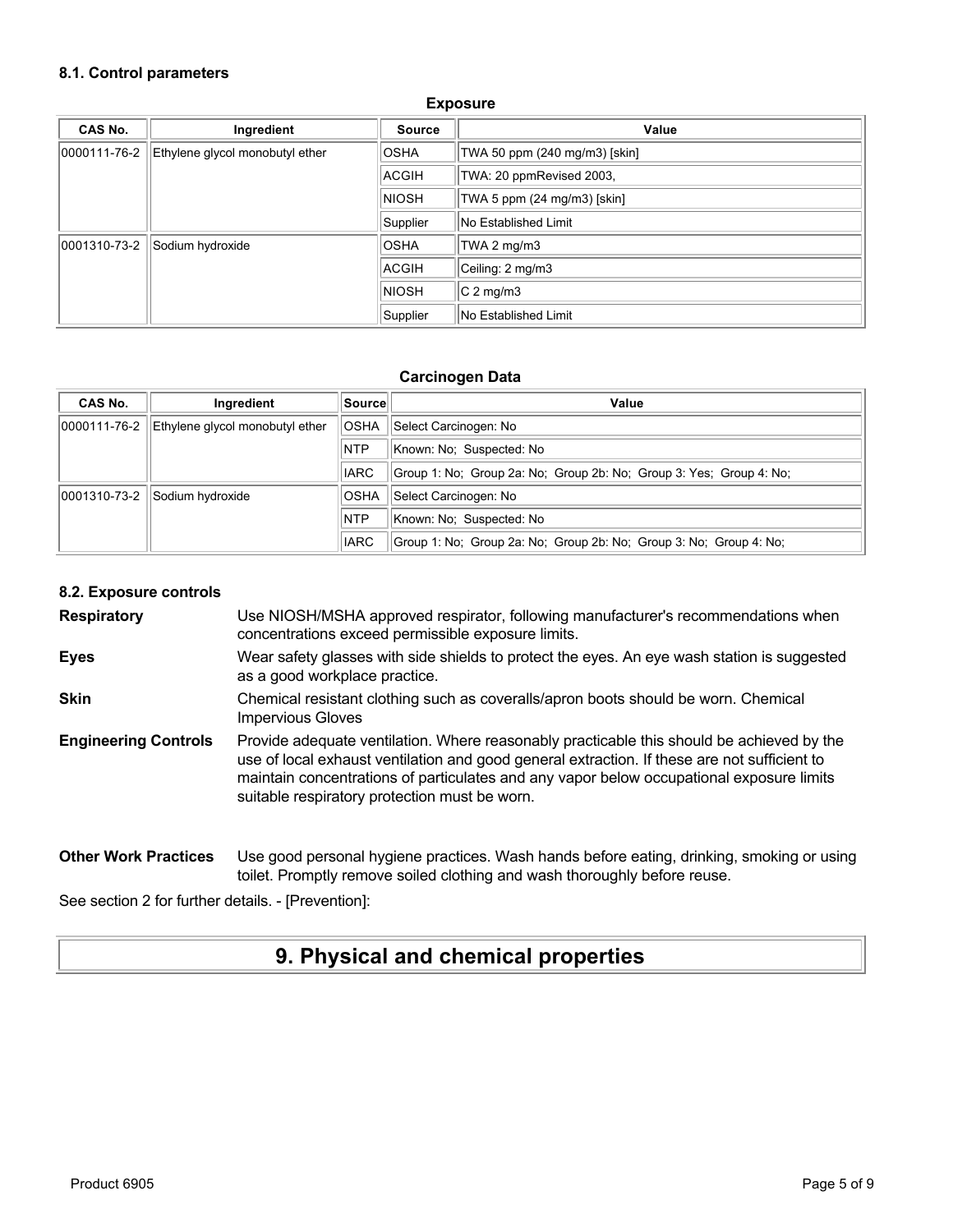| Appearance                                         | Light yellow Thin liquid                   |
|----------------------------------------------------|--------------------------------------------|
| Odor                                               | Mild                                       |
| <b>Odor threshold</b>                              | Not Measured                               |
| рH                                                 | $13.1 - 13.7$                              |
| Melting point / freezing point                     | Not Measured                               |
| Initial boiling point and boiling range            | $>212$ deg F                               |
| <b>Flash Point</b>                                 | >200 degrees F PMCC (non-flammable)        |
| Evaporation rate (Ether = 1)                       | 0.33                                       |
| <b>Flammability (solid, gas)</b>                   | Not Applicable                             |
| Upper/lower flammability or explosive<br>limits    | Lower Explosive Limit: Not Measured        |
|                                                    | <b>Upper Explosive Limit: Not Measured</b> |
|                                                    |                                            |
| Vapor pressure (Pa)                                | Not Determined                             |
| <b>Vapor Density</b>                               | Not Determined                             |
| <b>Specific Gravity</b>                            | 1.062 - 1.072                              |
| <b>Solubility in Water</b>                         | Not Measured                               |
| Partition coefficient n-octanol/water (Log<br>Kow) | Not Measured                               |
| <b>Auto-ignition temperature</b>                   | Not Measured                               |
| <b>Decomposition temperature</b>                   | Not Measured                               |
| <b>Viscosity (cSt)</b>                             | Not Measured                               |
| <b>Foaming</b>                                     | Moderate                                   |
| 9.2. Other information                             |                                            |

# **10. Stability and reactivity**

#### **10.1. Reactivity**

Hazardous Polymerization will not occur.

#### **10.2. Chemical stability**

Self-accelerating decompositon, with oxygen release, at temperatures above 122F(50C).

#### **10.3. Possibility of hazardous reactions**

No data available.

## **10.4. Conditions to avoid**

No data available.

#### **10.5. Incompatible materials**

Any acidic material, ammonia, urea, oxidizable materials and metals such as nickel, copper, tin, aluminum and iron.

## **10.6. Hazardous decomposition products**

Hydrogen chloride and chlorine. Chlorine gas rate of decomposition increases with the concentration with temperatures above 85 degrees F (30C).

# **11. Toxicological information**

## **Acute toxicity**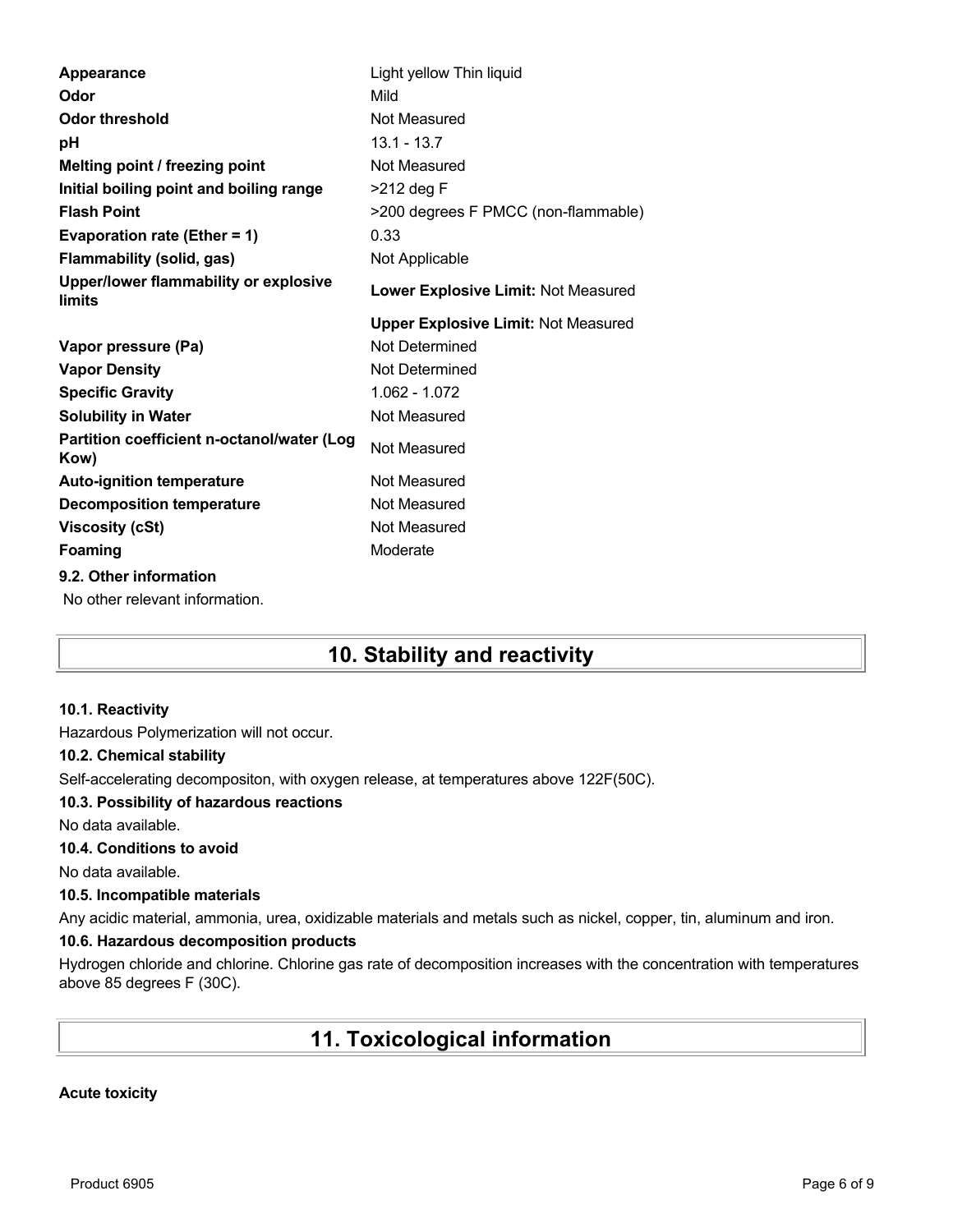| Ingredient                                   | Oral LD50,<br>mg/kg                      | Skin LD50,<br>mg/kg                      | <b>Inhalation</b><br>Vapor LD50,<br>mg/L/4hr | <b>Inhalation</b><br>Dust/Mist LD50,<br>mg/L/4hr | Inhalation<br>Gas LD50,<br>ppm |
|----------------------------------------------|------------------------------------------|------------------------------------------|----------------------------------------------|--------------------------------------------------|--------------------------------|
| Sodium hydroxide - (1310-73-2)               | 6,600.00,<br>Mouse -<br>Category: NA     | 1,350.00,<br>Rabbit -<br>Category: 4     | 600.00, Mouse<br>- Category: NA              | No data available                                | No data<br>available           |
| Ethylene glycol monobutyl ether - (111-76-2) | 1.414.00.<br>Guinea Pig -<br>Category: 4 | 1.200.00.<br>Guinea Pig -<br>Category: 4 | 173.00, Guinea<br>Pig - Category:<br>NA.     | INo data availablel                              | No data<br>available           |

Note: When no route specific LD50 data is available for an acute toxin, the converted acute toxicity point estimate was used in the calculation of the product's ATE (Acute Toxicity Estimate).

| <b>Classification</b>         | Category | <b>Hazard Description</b>                |
|-------------------------------|----------|------------------------------------------|
| Acute toxicity (oral)         |          | Not Applicable                           |
| Acute toxicity (dermal)       |          | Not Applicable                           |
| Acute toxicity (inhalation)   |          | Not Applicable                           |
| Skin corrosion/irritation     | 1A       | Causes severe skin burns and eye damage. |
| Serious eye damage/irritation |          | Causes serious eye damage.               |
| Respiratory sensitization     |          | Not Applicable                           |
| Skin sensitization            |          | Not Applicable                           |
| Germ cell mutagenicity        |          | Not Applicable                           |
| Carcinogenicity               |          | Not Applicable                           |
| Reproductive toxicity         |          | Not Applicable                           |
| STOT-single exposure          |          | Not Applicable                           |
| STOT-repeated exposure        |          | Not Applicable                           |
| Aspiration hazard             |          | Not Applicable                           |

# **12. Ecological information**

### **12.1. Toxicity**

The preparation has been assessed following the conventional method of the Dangerous Preparations Directive 1999/45/EC and GHS and is not classified as dangerous for the environment, but contains substance(s) dangerous for the environment. See section 3 for details

#### **Aquatic Ecotoxicity**

| Ingredient                                   | 96 hr LC50 fish,<br>ma/l    | 48 hr EC50 crustacea,<br>ma/l | ErC50 algae,<br>mq/l |
|----------------------------------------------|-----------------------------|-------------------------------|----------------------|
| Sodium hydroxide - (1310-73-2)               | 196.00, Poecilia reticulata | 40.38, Ceriodaphnia dubia     | Not Available        |
| Ethylene glycol monobutyl ether - (111-76-2) | 220.00, Fish (Piscis)       | 1,000.00, Daphnia magna       | Not Available        |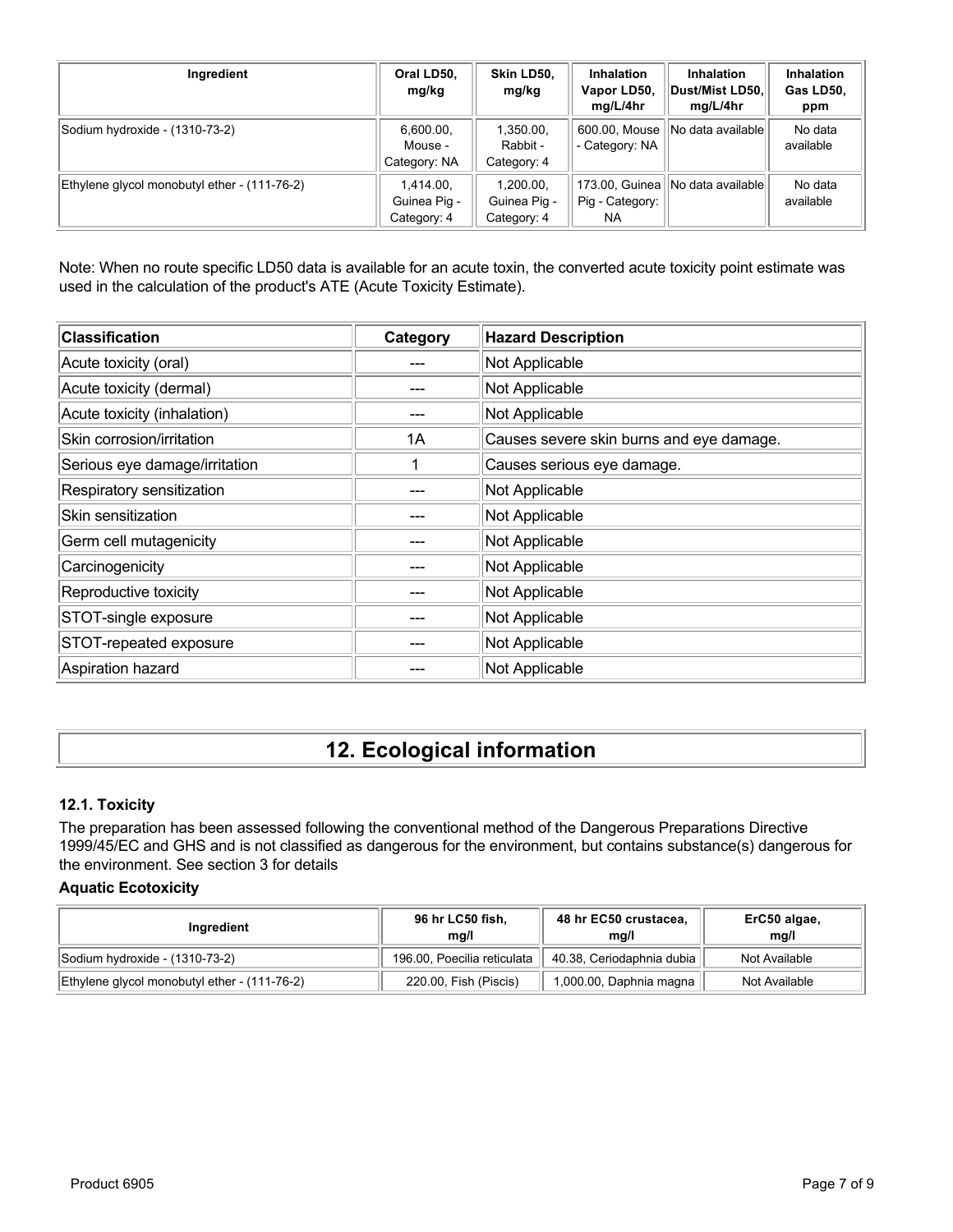### **12.2. Persistence and degradability**

There is no data available on the preparation itself.

## **12.3. Bioaccumulative potential**

Not Measured

**12.4. Mobility in soil**

No data available.

## **12.5. Results of PBT and vPvB assessment**

This product contains no PBT/vPvB chemicals.

# **12.6. Other adverse effects**

No data available.

# **13. Disposal considerations**

### **13.1. Waste treatment methods**

Observe all federal, state and local regulations when disposing of this substance.

# **14. Transport information**

| NA1760                                         |
|------------------------------------------------|
| Compound, Cleaning, Liquid, (Sodium Hydroxide) |
| 8                                              |
| Ш                                              |
|                                                |

# **15. Regulatory information**

| <b>Regulatory Overview</b>                          | The regulatory data in Section 15 is not intended to be all-inclusive, only selected regulations<br>are represented. |
|-----------------------------------------------------|----------------------------------------------------------------------------------------------------------------------|
| <b>Toxic Substance</b><br><b>Control Act (TSCA)</b> | All components of this material are either listed or exempt from listing on the TSCA Inventory.                      |
| <b>WHMIS Classification</b>                         | $D2B$ F                                                                                                              |
| <b>US EPA Tier II Hazards</b>                       | Fire: No                                                                                                             |
|                                                     |                                                                                                                      |

**Sudden Release of Pressure:** No **Reactive:** No **Immediate (Acute):** Yes **Delayed (Chronic):** No

#### **EPCRA 311/312 Chemicals and RQs (lbs):**

Sodium hydroxide ( 1,000.00)

# **EPCRA 302 Extremely Hazardous :**

(No Product Ingredients Listed)

#### **EPCRA 313 Toxic Chemicals:**

Ethylene glycol monobutyl ether

**Proposition 65 - Carcinogens (>0.0%):** (No Product Ingredients Listed)

#### **Proposition 65 - Developmental Toxins (>0.0%):** (No Product Ingredients Listed)